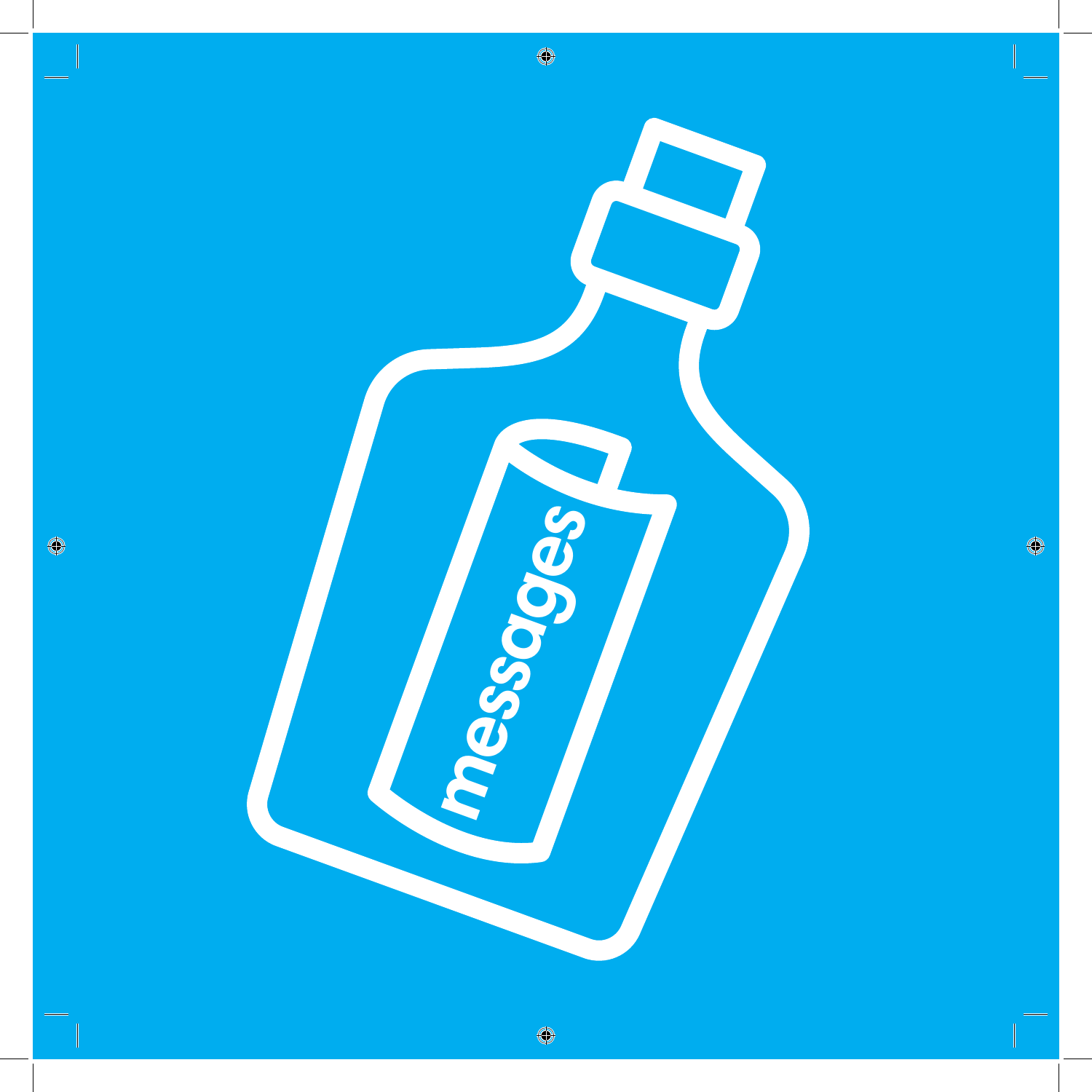**Hello everybody and welcome to our book of messages!** 

**And here's a message from me, the writer of the book Ian McMillan and the illustrator Glenn Thornley: Enjoy this book and feel free to write in it, draw in it, respond to the work in any way you want. The book is all about different kinds of messages, the ones that surround us every day and ones that we might not come across too often.**

**There are puzzles to solve, pieces of writing and artwork to complete and lots of spaces for you to fill with your own creations. Here's an idea: make a message and hide it somewhere in the book and see if we can find it…**

We'd love it if you want to share any poems, drawings and stories you've created when using this book. Please tag us on social media using the details below or e-mail Amy at amy@thepoint.org.uk

 $\overline{\text{a}}$  @wearedarts f @wearedarts **3** @we\_aredarts

Or have a look at our website where you can find more activities to get involved with: www.wearedarts.org.uk



#### **SPEAKING BACKWARDS**

#### **Siht edoc si yllaer ysae ot kcarc; nac ouy kniht fo a redrah eno?**

Why don't you try writing some backwards sentences in the speech bubble below...then try your best to say them out loud!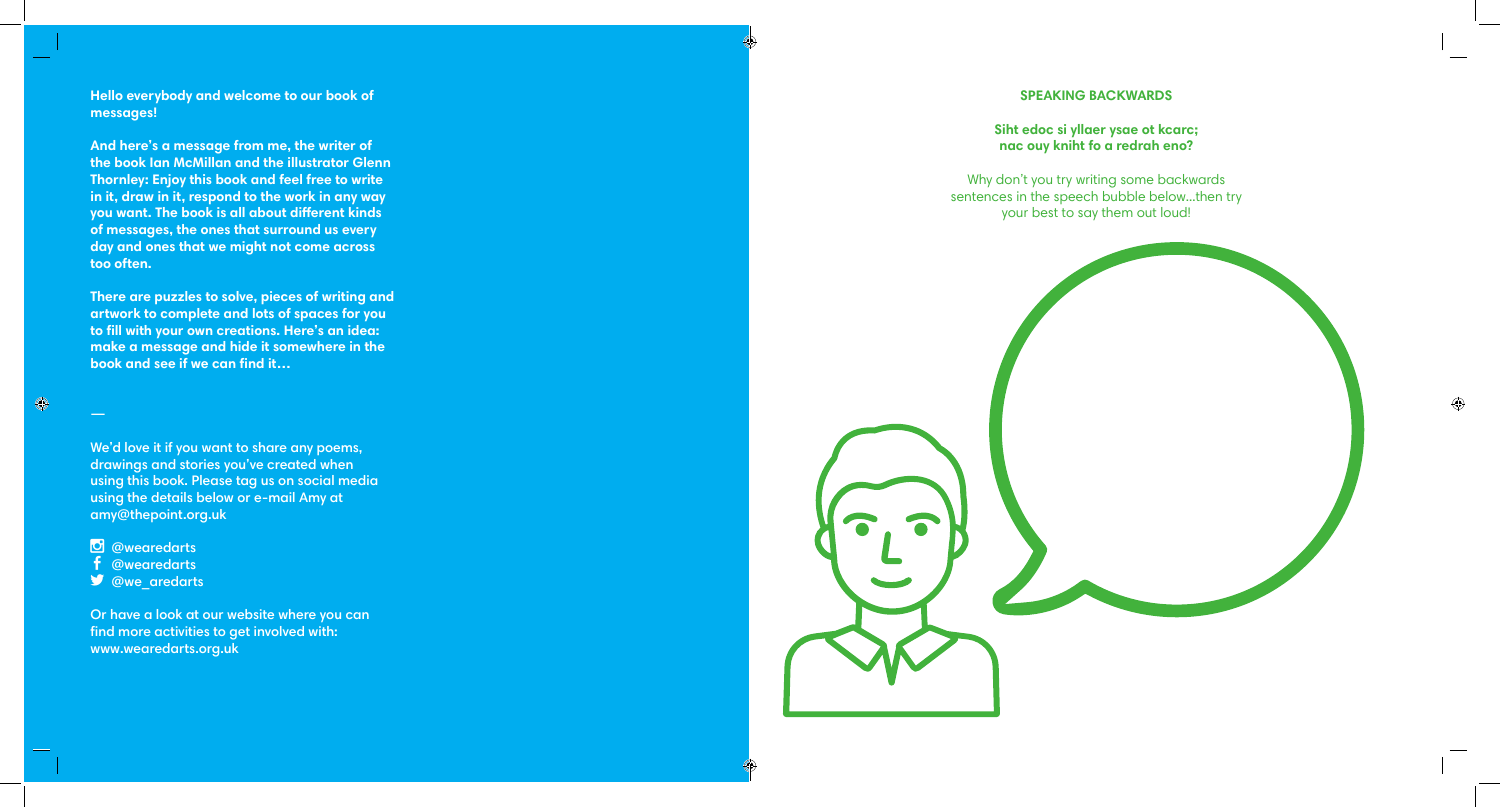

 $\circledast$ 

| Dear Tomorrow, |  |
|----------------|--|
| This is        |  |
| Did            |  |
| r find the ?   |  |
| Did            |  |
| win the ?      |  |
|                |  |
|                |  |
|                |  |
|                |  |
|                |  |
|                |  |
|                |  |
|                |  |
|                |  |

◈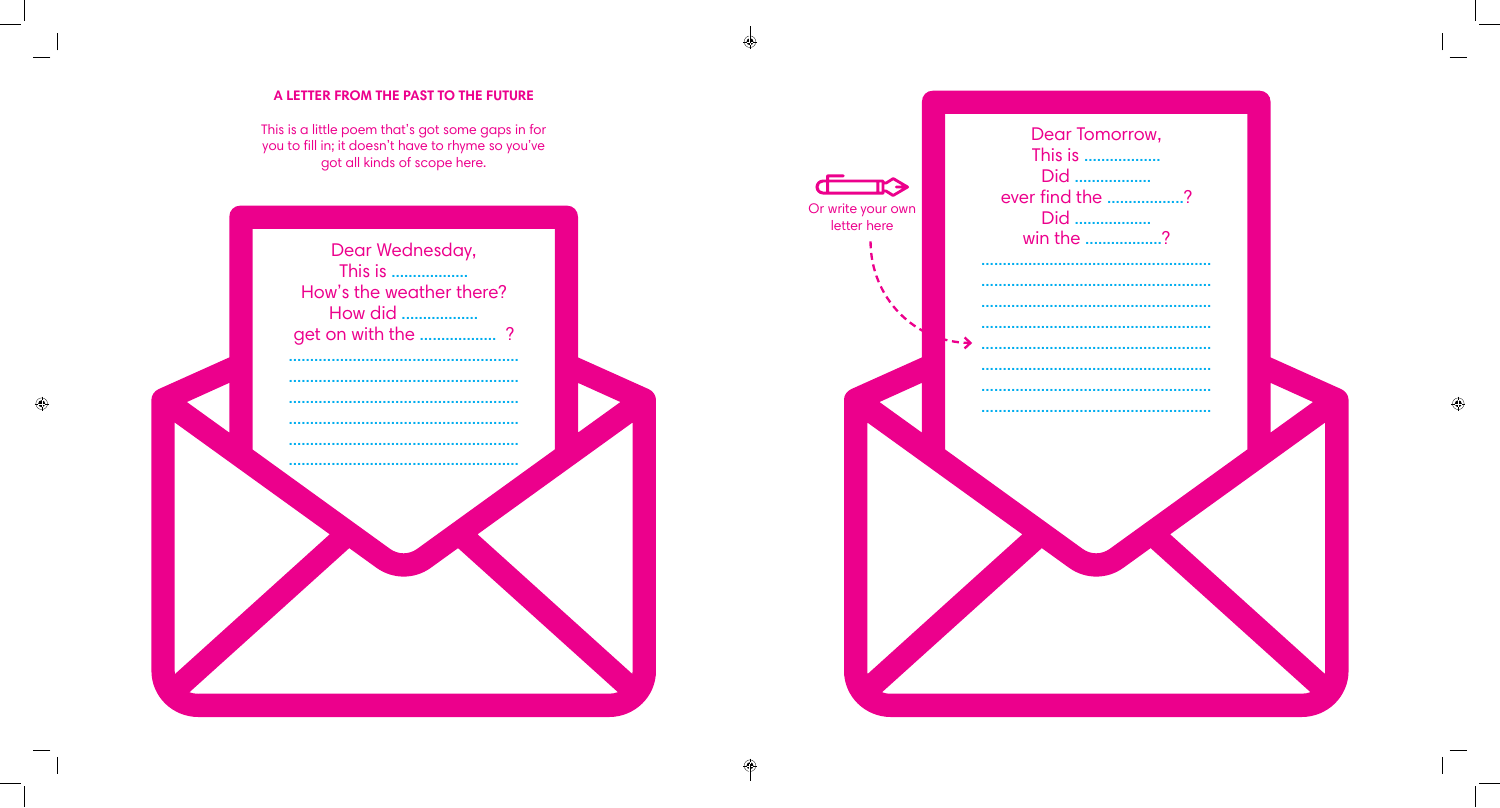

 $D\epsilon$ Did the ..... Did you On your ov . . . . . . . . . . . . . . . . . . . . . . . . . . . . . . . . . . . . . . . . . . . . . . . . . . . . . .

. . . . . . . . . . . . . . . . . . . . . . . . . . . . . . . . . . . . . . . . . . . . . . . . . . . . . . . . . . . . . . . . . . . . . . . . .



 $\bigcirc$ 

◈

| Dear Next Year,          |  |
|--------------------------|--|
| id the  ever get built?  |  |
| Did you learn to         |  |
| <br>On your own, or with |  |
|                          |  |
|                          |  |
|                          |  |
|                          |  |
|                          |  |
|                          |  |
|                          |  |
|                          |  |
|                          |  |

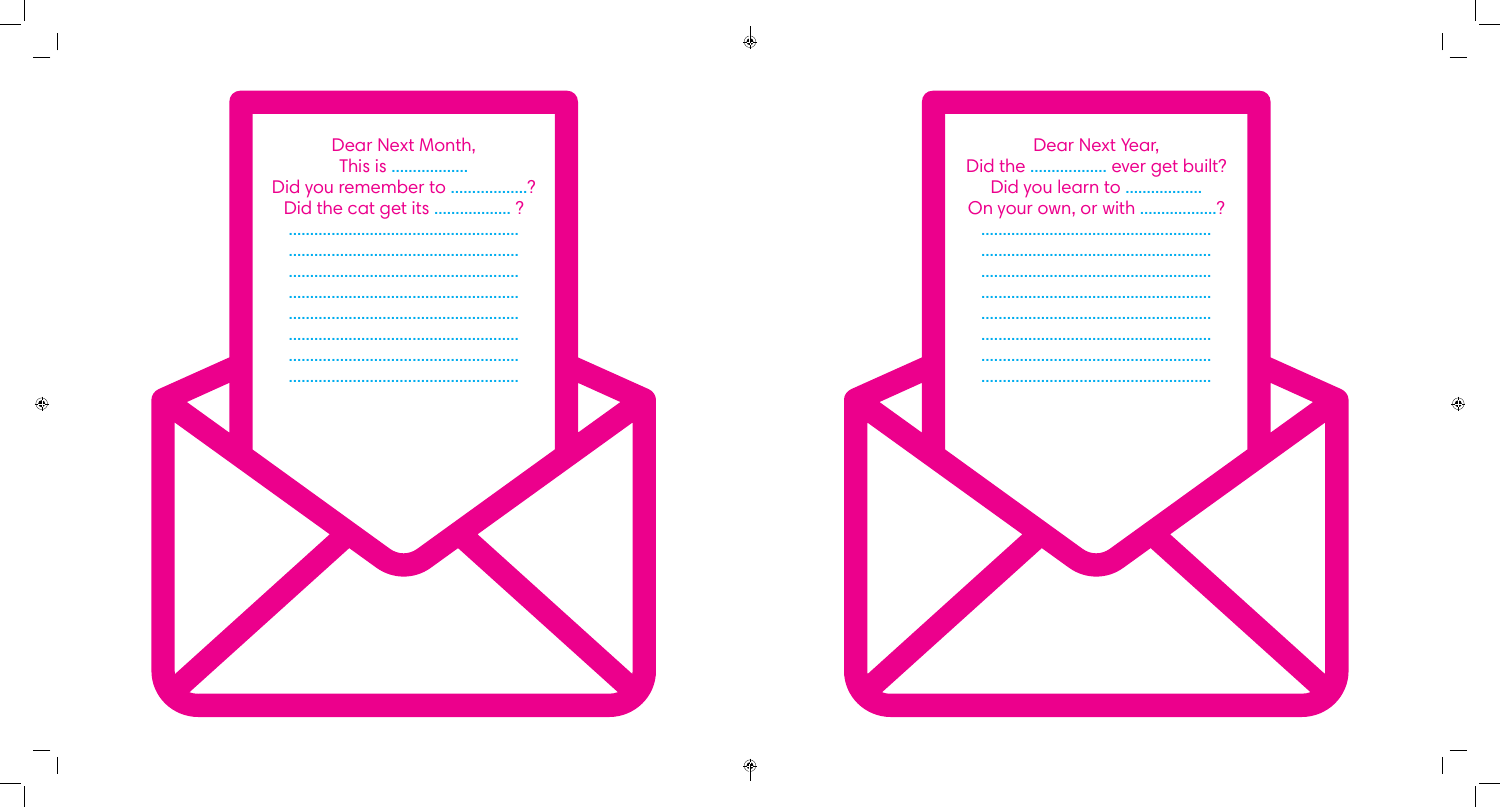## **MESSAGE IN A BOTTLE**

I got a message in a bottle. It said: **MILK** I got a message in a bottle. It said: **POP** I got a message in a bottle. It said: **EMPTY** I got a message in a bottle It said: **SMASHED**



 $\bigoplus$ 

 $\circledast$ 

Try writing your own message on the paper below. Who would you write to? What would you say?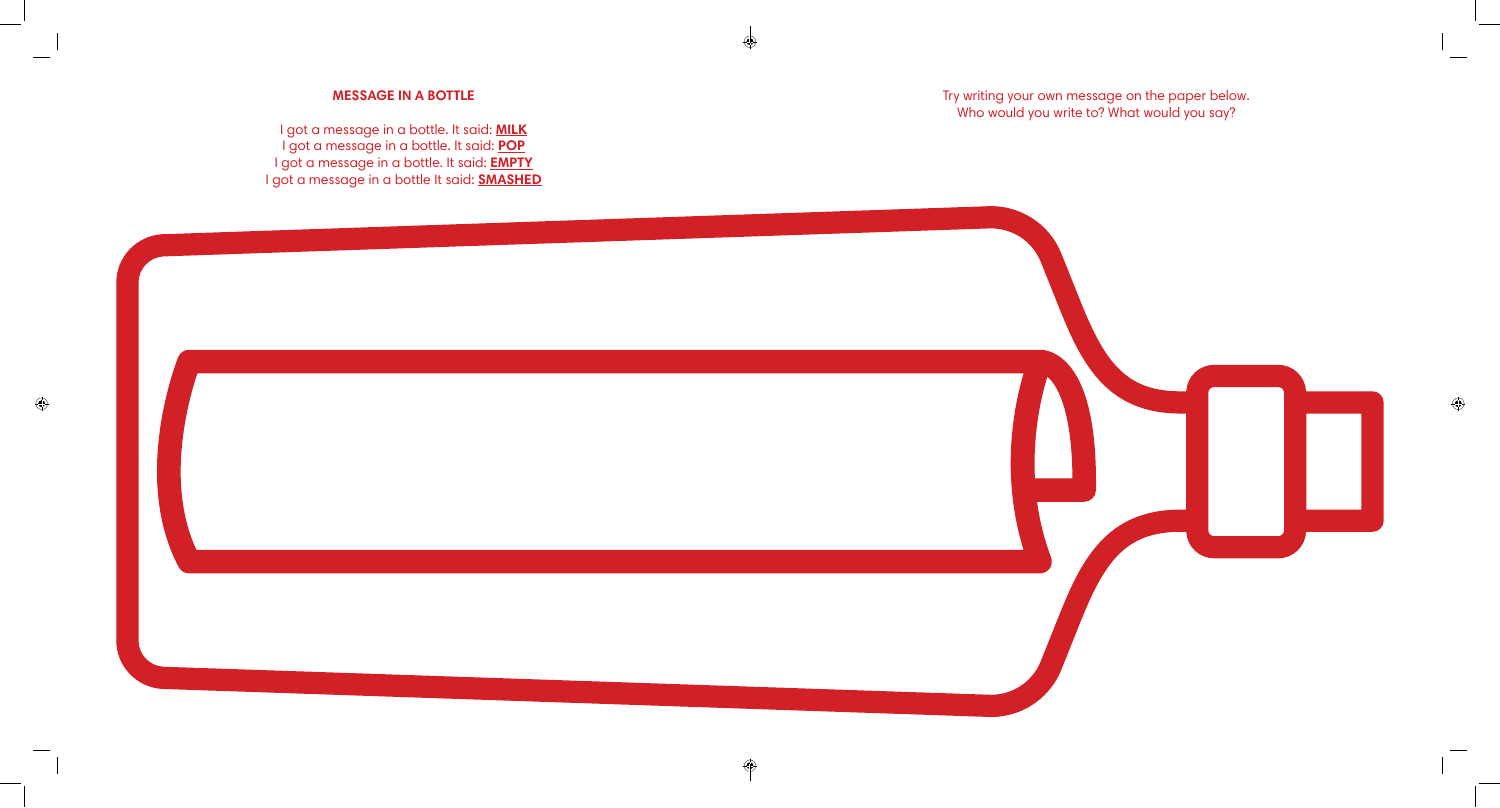## **EMOJI POEM**



 $\bigcirc$ 



 $\bigoplus$ 

 $\circledast$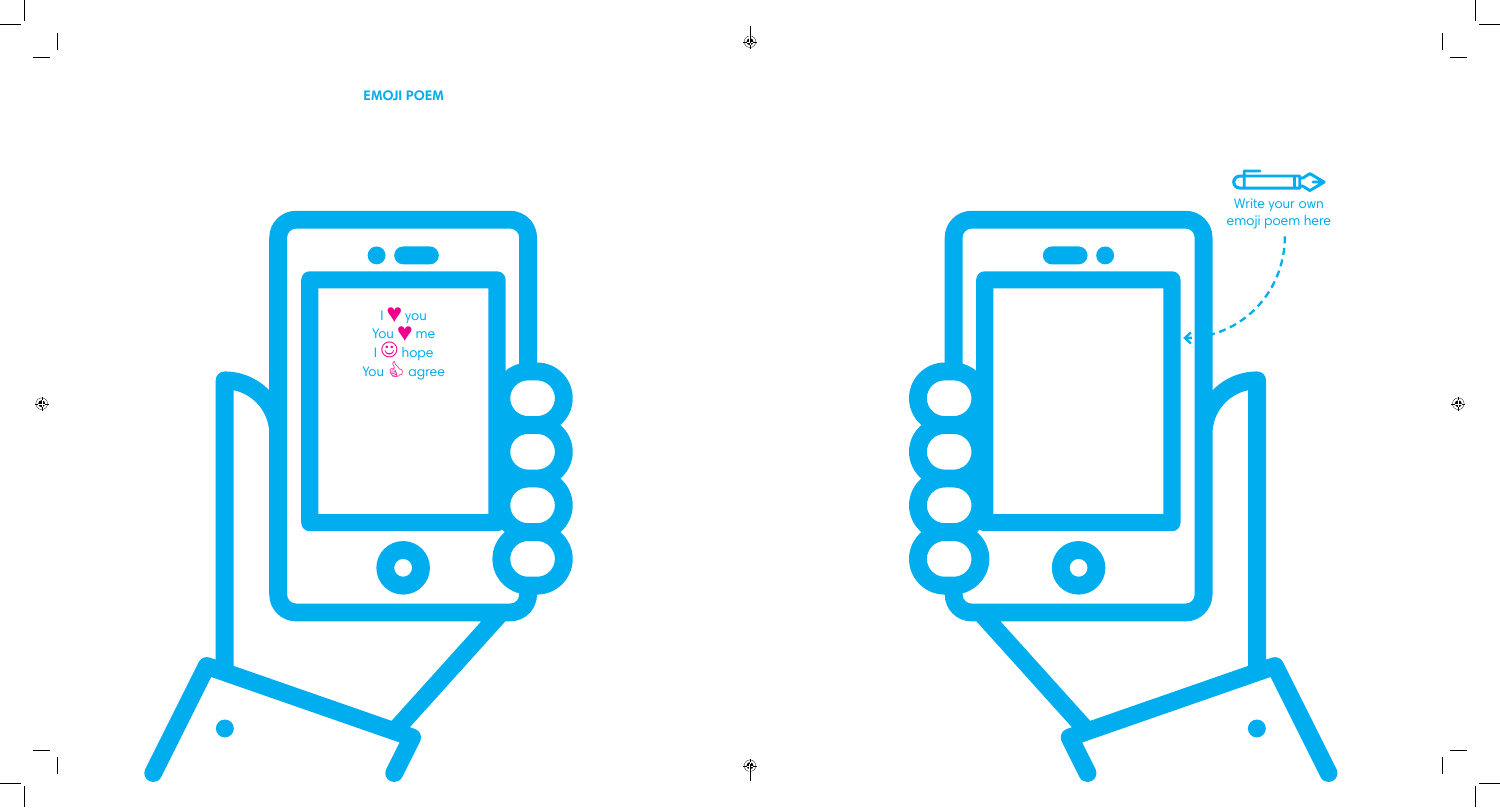## **TELEPHONE**

Imagine somebody's shouting through to somebody in the next room but they can't quite hear each other; the resulting mishearings are sometimes known as 'Telephone' and the most famous example is a phrase from the Second World War that began **'Send reinforcements, we're going to advance'** and became **'Send Three and Fourpence, we're going to a dance'.** 

> I've made one up and then there are a few examples to start you off:

**I found your car keys on the drive ↓ I found your car keys in the hive ↓ I frowned: your car keys in the hive? ↓ I frowned: You're khaki in the hive?**

I reckon the dafter the better!

- Here's a couple to get you going:
- **Bring me that banana from the kitchen**
- **Charlie says he's got a brand new hat**
- **My dog ran into the river and caught a fish**



◈



 $\bigoplus$ 

 $\bigcirc$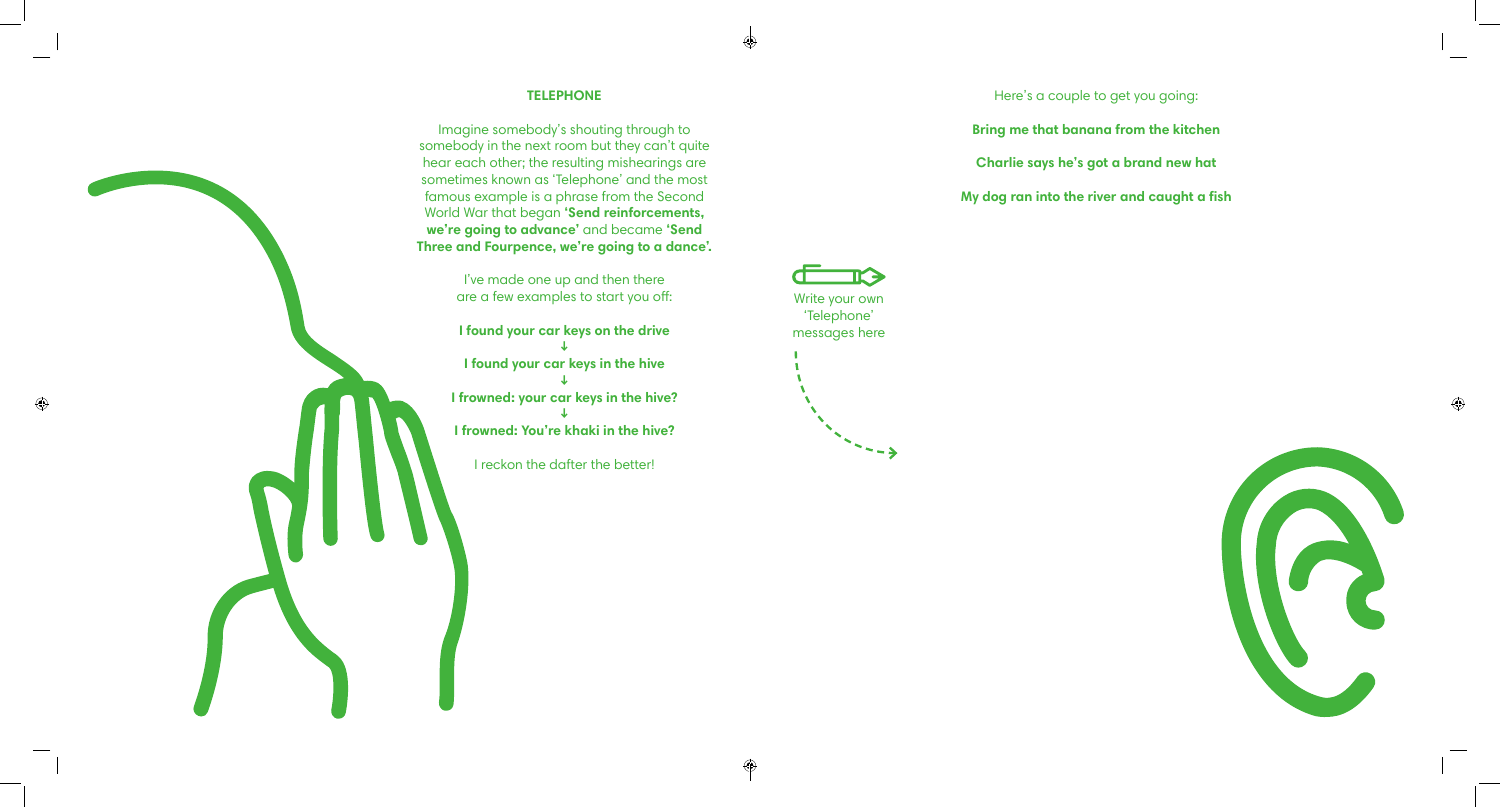## **HEADS, SHOULDERS KNEES AND FACES**

Thumbs up Thumbs down Lifted eyebrow Deep ..................

Here's a poem about non-verbal communication for you to complete. Here's a clue: the second line rhymes with the fourth line!



 $\bigoplus$ 

Big grin Quick blink Raised hand Slow ..................

Wide smile **Salute** Brisk nod Whistle ..................

## **CODE**

Here's a rhyming message about Creative Directions in code. Once you've worked out how it works you could write a message in the code. Here's a clue: it rhymes!

## **DSFBUWF EJSFDJPOT JT UIF QMBDF UIBU TJOHT B TNJMF BDSPTT ZPVS GBDF**

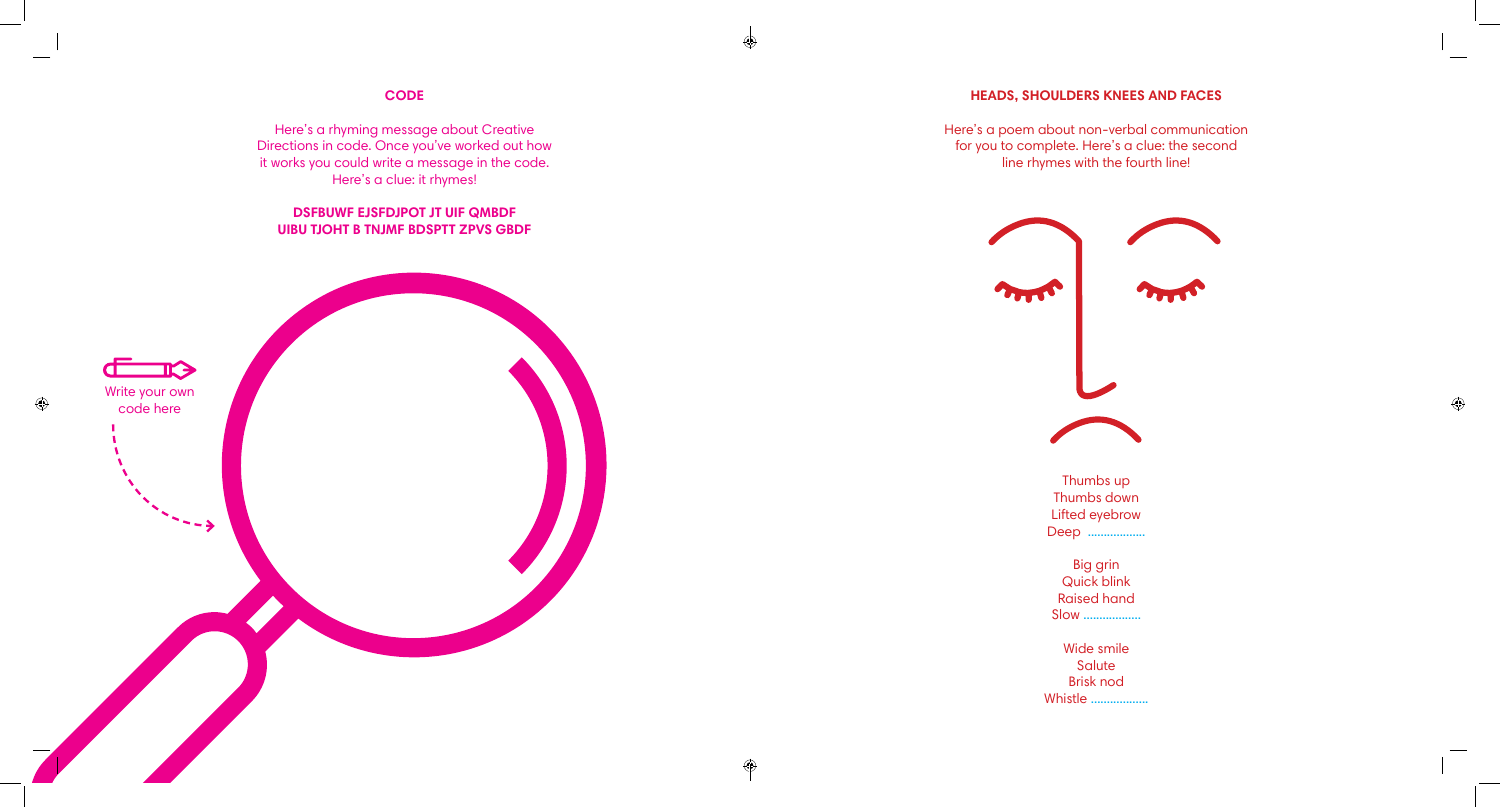#### **DONCASTER RHYMING SLANG**

Rhyming slang is fantastically inventive language, like Apples and Pears for stairs, and Currant Bun for sun, and it's even more inventive if you just say the first word: 'The Currant was shining even when I went up the Apples'. So here's a few Doncaster Rhyming Slang phrases, using just the first word: see if you can guess what they are, then have a go at making up your own:

#### **I live near the Church in Inspector George Gently → Bentley**

 $\bigcirc$ 



## **I like going to Jam Tarts → Darts**



ď IЭ

◈



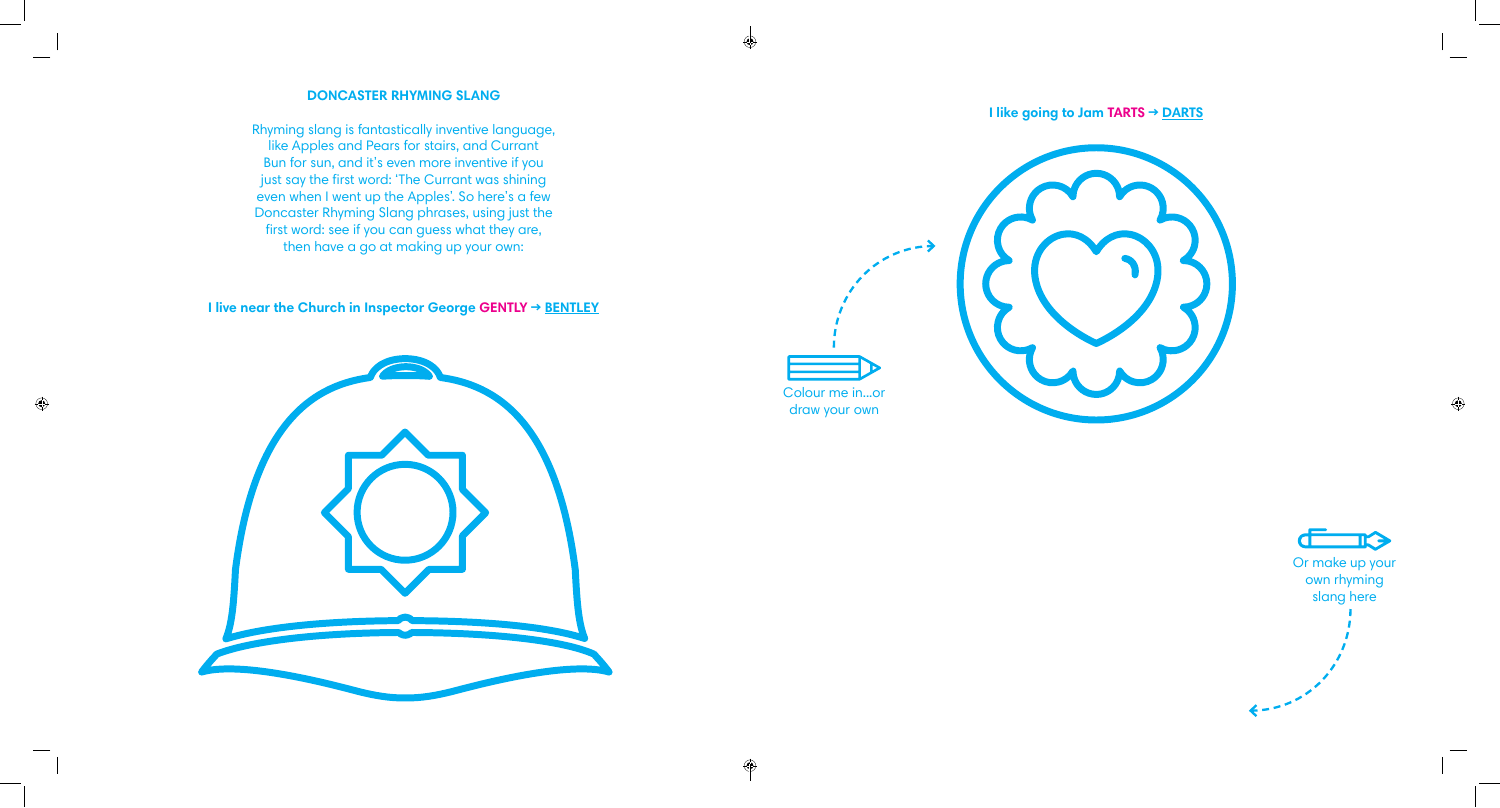

How about shopping lists for Humpty Dumpty? A washer-up in a café? The shepherds in the Nativity story? A marathon runner?



 $\bigcirc$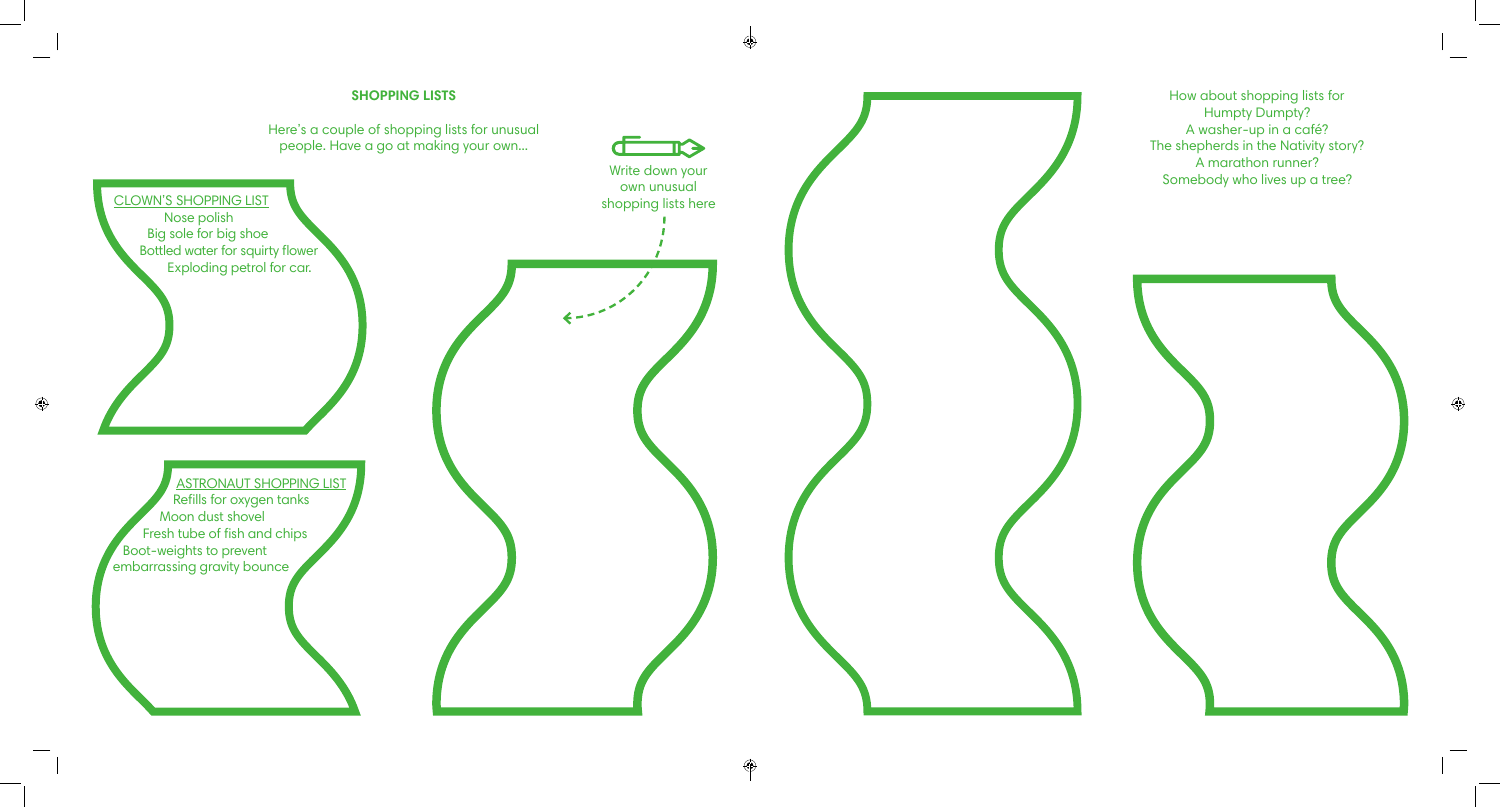## **CARTOON STRIPS**

Now it's time for a comic strip! I love the way that comic strips work, often in three panels with the joke or the meaning in the last image. Glenn and I have created three comic strips here and we'd like you to have a go at drawing the last panel. There can be words in it or not, of course, and the drawing can be in any style you like. Have a go! We might be making the new Dennis the Menace!



| D<br>$\bullet$<br>$\bullet$ |  |
|-----------------------------|--|
|                             |  |

 $\bigoplus$ 





 $\bigcirc$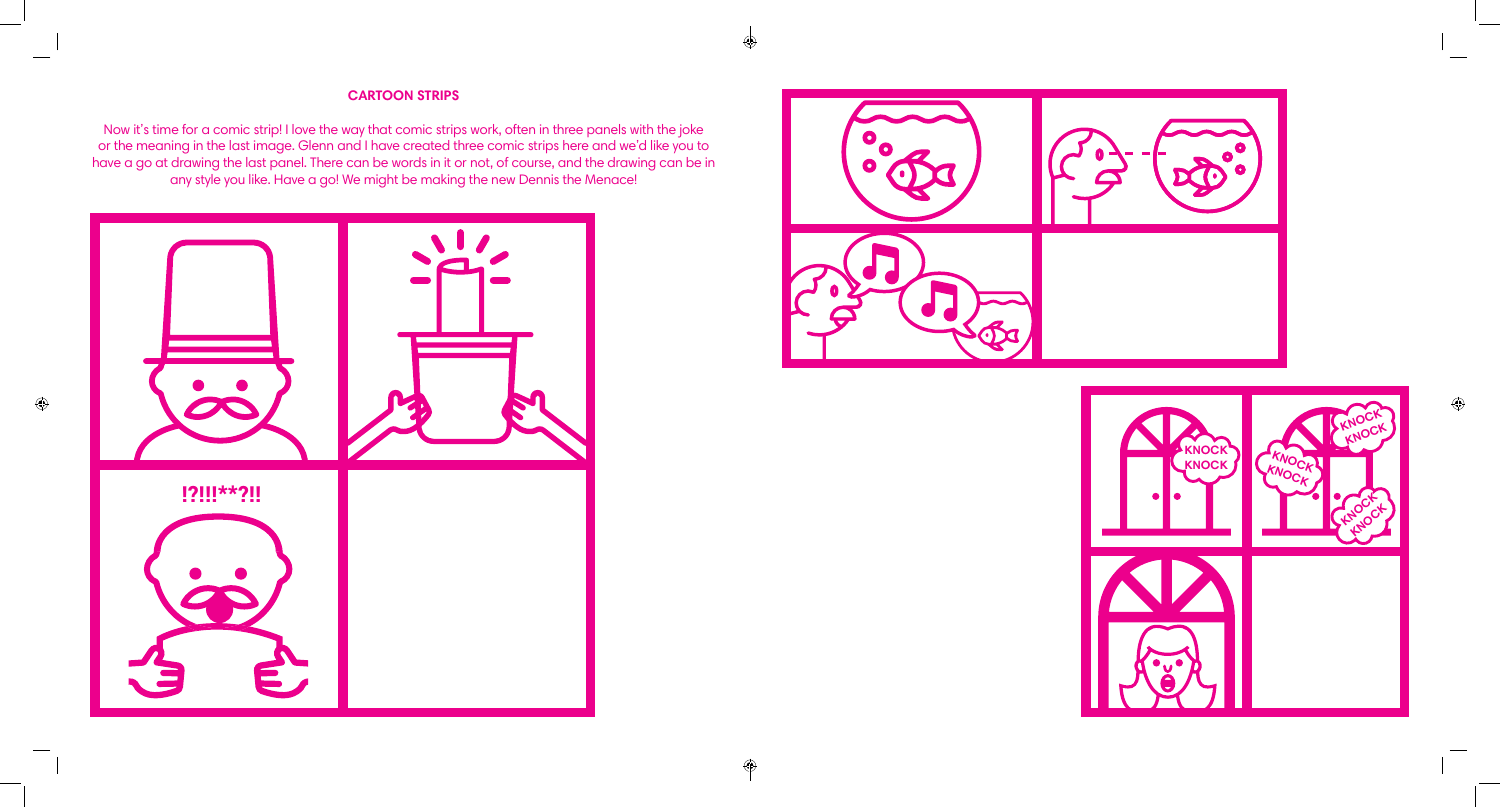#### **BIRTHDAY CARDS FOR INANIMATE OBJECTS**

There's a gap in the market here, darts reckons; we always send birthday cards to people, but nobody every sends a birthday card to a thing! Here's a few to get you going, and then you could have a go at making your own.





Write or draw your own birthday cards for the things you love here